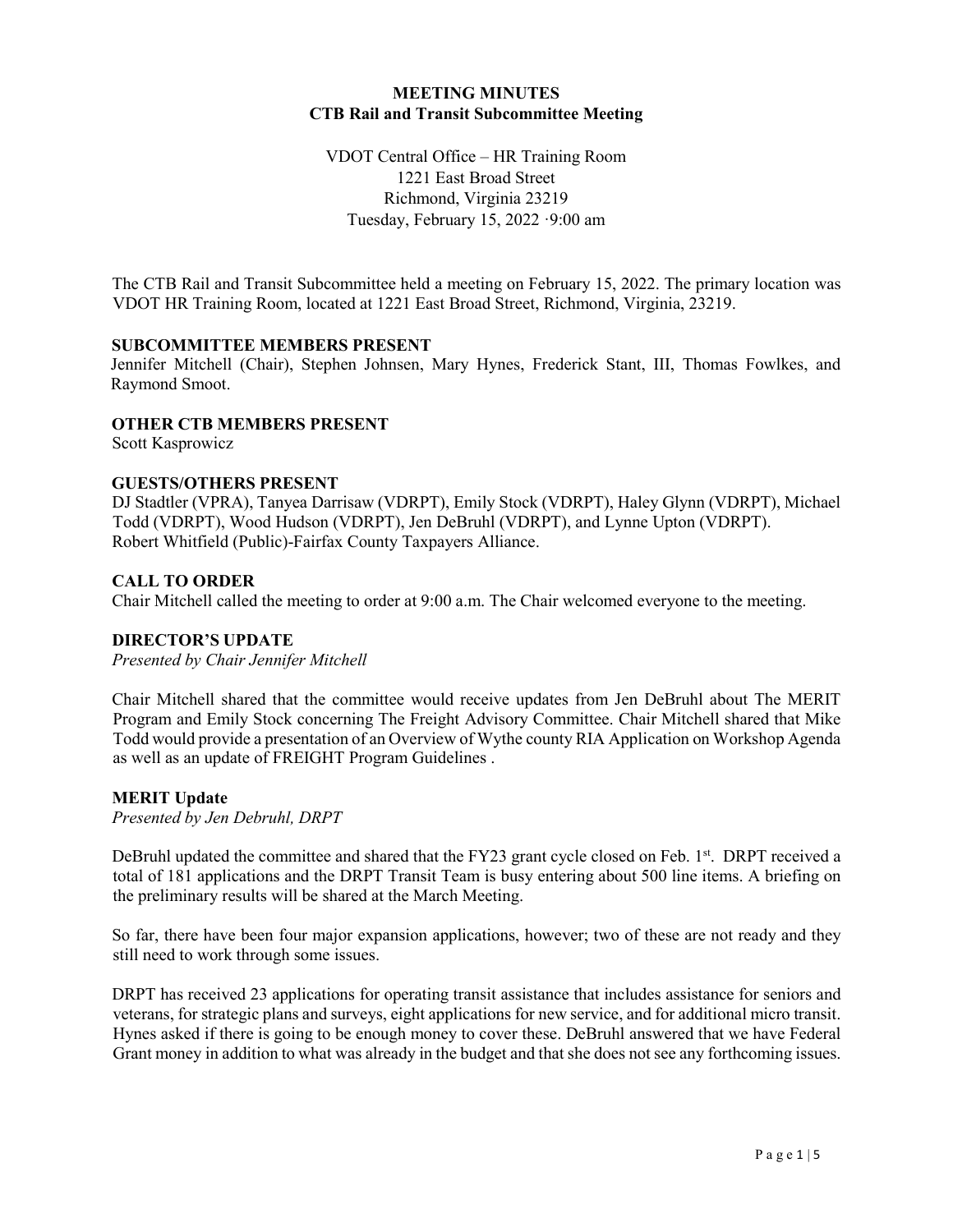DeBruhl went on to note that the micro transit services in Gloucester and in Afton have been doing really well in their first year of service. There is a micro transit service that is about to start in the Shenandoah Valley as well. She stated that in March, she hopes to have a sneak preview of what is the trajectory as far as that is concerned. Smoot asked how much money was all of this going to take. DeBruhl commented that DRPT-Transit is sitting in a good place right now however she does not have a definitive answer at the moment.

## **APPROVAL OF THE JANUARY 11, 2022 MINUTES**

On motion by Johnsen and seconded by Smoot, the minutes of the January 11, 2022 CTB Rail and Transit Subcommittee meeting were approved.

## **Freight Advisory Committee Update**

*Presented by Emily Stock, DRPT*

Stock updated how things have been progressing with the Freight Advisory Committee (FAC). She is the Chairperson for the Committee. This is a relatively new committee that came into existence a little over a year ago. The USDOT requires a State-wide Freight Plan; however, Stock feels that Virginia needs something more sustainable that would cover more than just one year. That is the approach DRPT has taken on this federally mandated plan.

The FAC includes members from the private sector as well as the public sector. The committee wants to include input from: Port of Virginia, Norfolk Southern and CSX, BBR and other shortline railroads; members from the trucking industry, Freight shippers, manufacturers, and warehouse companies. The committee holds Quarterly meetings. The next meeting will be in May 2022 in Norfolk, VA. DRPT invited Norfolk Southern for the May meeting in Norfolk.

DRPT had a lot of discussion about bipartisan infrastructure law at the previous meeting as it pertains to what is best for the companies and for the Commonwealth. VDOT, DRPT, and the Port of Virginia will be working together to come up with some strategies. Hynes wanted to know if DMV and VEDP were involved in the plans-Stock affirmed that they are. VEDP is active with the site plans. The intent is to come up with a bipartisan agreement between the industry and the constituents. Smoot asked if an additional inland port will be discussed. Stock indicated that an intermodal station has been studied a lot. She did say that the discussion of an inland port and/or an intermodal station was brought up at the last FAC meeting earlier in February.

Smoot also asked about how the supply chain issues with Rail were being handled. The news has been reporting on how bad it has been on the West Coast to be able to get supplies out. Where the East Coast has not had the exact problems that the West Coast has had, we are able to get the supplies out on the East Coast. But if this becomes a problem; how do we prevent those issues within the Commonwealth? Stock said they have been looking at how the grade separations are affecting Rail accessibility around ports to see if there is a solution so that here in Virginia that won't be as big of an issue as it has been during the pandemic.

# **OVERVIEW OF WYTHE COUNTY RAIL INDUSTRIAL ACCESS 2022**

*Presented by Mike Todd, DRPT*

Todd presents an overview of a large, developing industrial site in Wythe County. Blue Star AGI- a nitrile glove manufacturer; has applied for a grant to add a 3,000 foot industrial spur to accommodate bring supplies into and out of the site by truck and rail. There is already an existing spur –the land is graded and ready to go. All they need is to lay the tracks and they will be ready to run with this- moving supplies and products.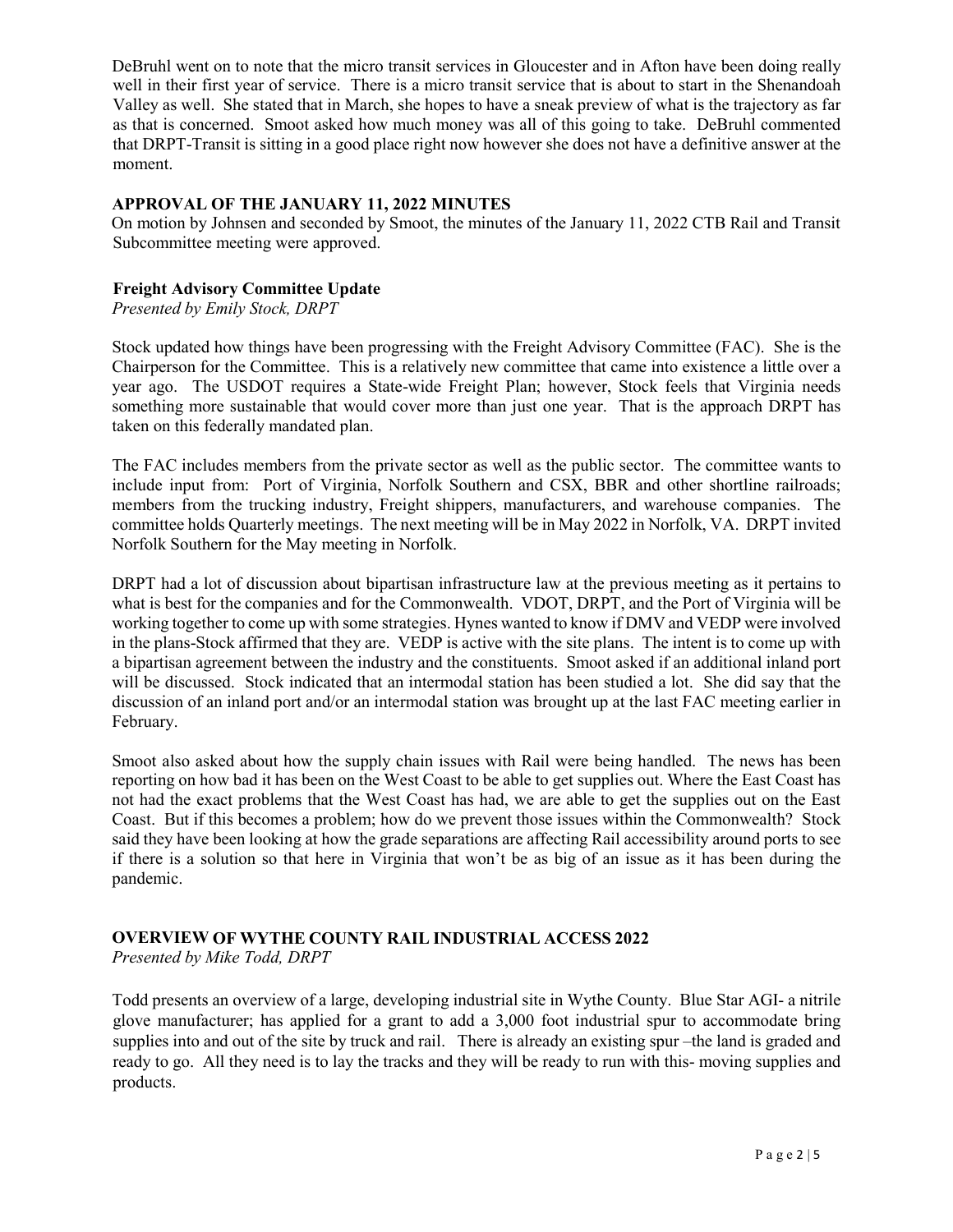The site itself is set to bring 1,000's of jobs which will boost the economy greatly. There are already some existing buildings on the site. Todd shows a map of the project and points out that the red line is the rail spur that they have applied for. This slide also gives the Committee an idea of how large the site is.

Next, Todd summarizes the process of scoring an application for the grant. There are three steps: Budget-Carloads-Employment. Each of these steps receive a grade. The grade must be 50 or higher to be considered for the Grant. A relatively low budget helps this project earn a score of 20. Bumping up the number of carloads by 892, it also scores a 20 for Carloads bringing the Score to 40. The last element is Employment-we have already been advised earlier that this would bring many, many new jobs; thus it receives another score of 20 bringing the total to 60 so far. VEDP rates it a 10 bring the total Score to 70. So this application is definitely seen as a contender. This project will also help the environment by using the railroad instead of 18 wheelers-less emissions.

The Recommendation process has started. The project is first considered then next month we will be looking for the Resolution of Approval. The final step left is to execute the Grant Agreement.

Smoot asks Todd about the news that he has heard that one of the partners has pulled out and how that will affect the project going further. Todd responds that that part of the deal is with Wythe County. He does not know what, if anything; the County has planned. Smoot says that he believes that one of the partners is from Maryland. Todd goes on to explain that the grant is a reimbursement program. This means they have to spend the money first then they will be paid back for the money spent. There is also a clause in agreement that if the project does not live up to their expectations, we can then pull the money back from them. Todd shares that VDOT has also highlighted this project in their economic development program, so that VDOT also has something to do with this project.

# **UPDATE OF FREIGHT PROGRAM GUIDELINES**

*Presented by Mike Todd, DRPT*

There were a couple of technical corrections that needed to be made. The first correction that we made was a new logo. Since we are rebranding- we had to change the colors. We had to change the wording under Eligibility. Because of questions we received from applicants as to the clarity of the wording "Improvement to", we then removed those words. We also noted in the resolution that we will prepare some more detailed guidance. This is in alliance with the other programs in DRPT.

Todd then goes on to explain how the scoring for Rail projects come about. We want to ensure that the project benefits are worth more than the cost of the project. To do so we have to have a Benefit Cost Analyst- *The benefits > the cost*. Smoot asks how much this costs per year. The Commonwealth Rail Fund is around \$10 to \$11 million dollars annually but that also depends on the revenues. This cost is also shared with the Rail Preservation Program and any initiatives that DRPT undertakes in the Freight Program itself.

# **RAIL PLANNING- MULTI-MODAL STUDY**

*Presented by Chair Jennifer Mitchell*

With the extra time left, Chair Mitchell shared some updates with the committee. We are doing a multimodal Study of connecting Roanoke to Clifton Forge Rail Station by bus that was suggested by Delegate Austin at the last General Assembly. This study is due by the end of June 2022.

Chair Mitchell also shared that a study is looking at the plan to bring Passenger Rail Service from the New River Valley to Bristol, VA. We are working with Tennessee to see if they want to collaborate with Virginia to possibly extend Passenger Rail further south.